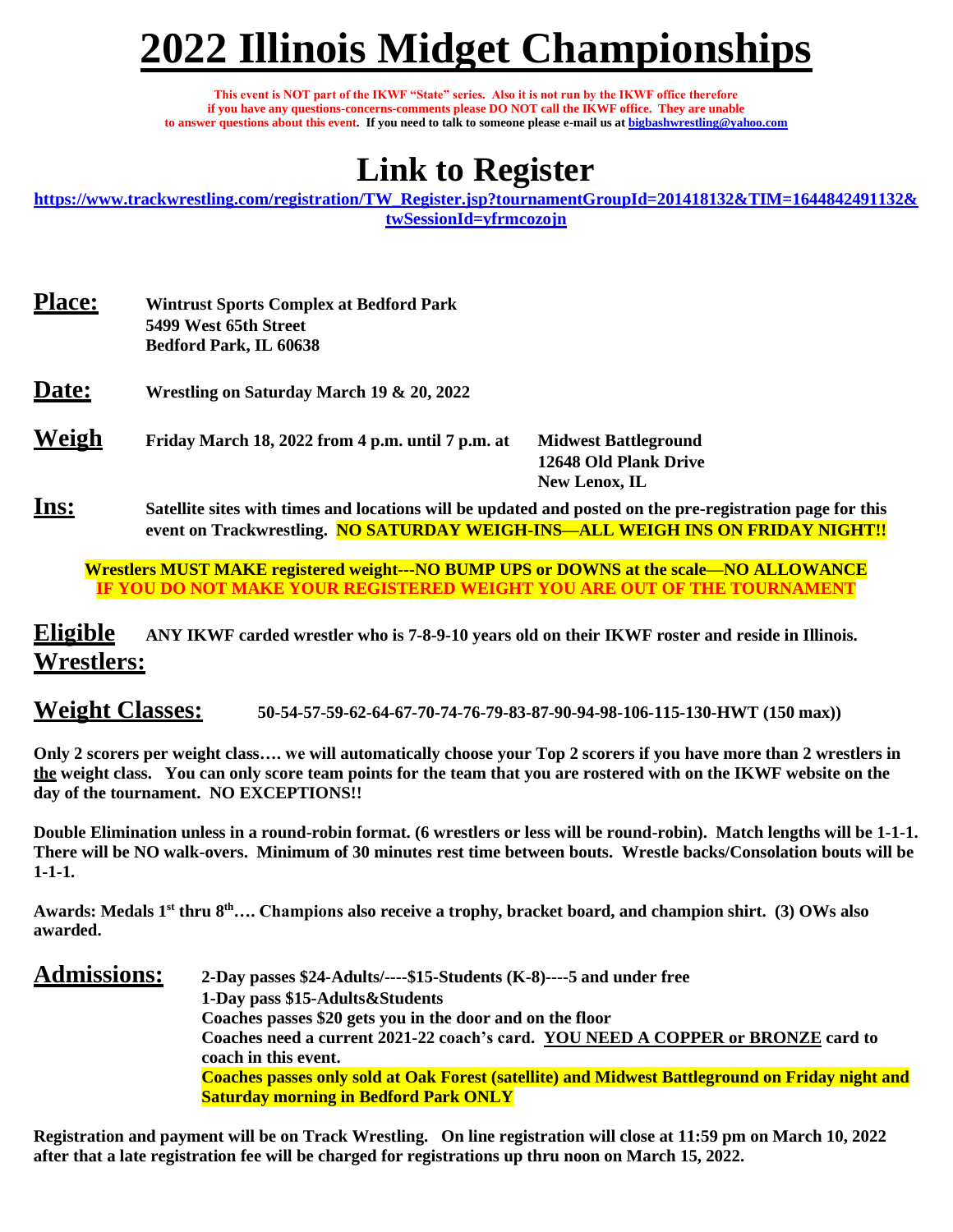**Registrations will be allowed to go back into their registration at any time up until noon on March 15, 2022 and make any changes to their registration such as a weight change or seeding info/points. You will only be able to view your own registration and no one else's so that no one will see your wrestler's weight declaration or seeding info until we release that info on March 17, 2022. It will be available for only a few days and then we will have to shut it down so that we can seed the tournament and build the brackets. Final seeding and placement in a bracket is based upon points but in the event of ties with points placement in the bracket will be made by a tournament director.** 

# **Seeding points**

**You can claim or NOT claim seeding points from the following events. If you claim seeding points, you must enter them specifically in Track wrestling under the extra field (see the example below). This is so everyone can see what your points are and they can easily be checked by our tournament workers.** 

**This year in track there will be only one area to enter your seeding points. It WILL NOT BE a drop down menu you will have to type in all your seeding accomplishments that you are claiming. YOU MUST FOLLOW THIS EXAMPLE so that the tournament workers and everyone else can easily look at and verify your points.** 

**Here is an example on how your seeding entry should look…...**

**Total Seeding points (43 points)- 2019 Midget Championships (20 points/1st place)-2021 Winter Nats (10 points/2nd place)- Tholl Elite (3 points/participation at Elite)-2022 Sectionals (10 points for 2nd)**

**Again you must be following this format so that everyone can easily figure out your points. Everything is on track so there is nothing that is hidden from anyone.** 

**Lastly about seeding points. It is the final determination of the tournament director if seeding points are misrepresented and if the wrestler will receive seeding points (if any) so please check and double check your seeding claims. YOU WILL NOT BE ALLOWED TO CLAIM SEEDING POINTS AFTER THE WRESTLER LIST IS RELEASED!!! SO MAKE SURE THAT IF YOU WANT TO CLAIM YOUR POINTS YOU DO SO BY MARCH 15, 2022 @ 11:59 PM**

Any problems with the registration-payment-points-changing weights please e-mail us at **bigbashwrestling@yahoo.com It MUST be an e-mail so we have an accurate record of the issue at hand.** 

**The following events are the ONLY events in which you can claim seeding points**

## **2021-22 Illinois Midget Championships Seeding Points**

## **2019 Illinois Midget Championships (placers)**

20 points for 1st place 15 points for 2nd place 12 points for 3rd place 10 points for 4th place 8 points for 5th place 6 points for 6th place 4 points for 7th place 2 points for 8th place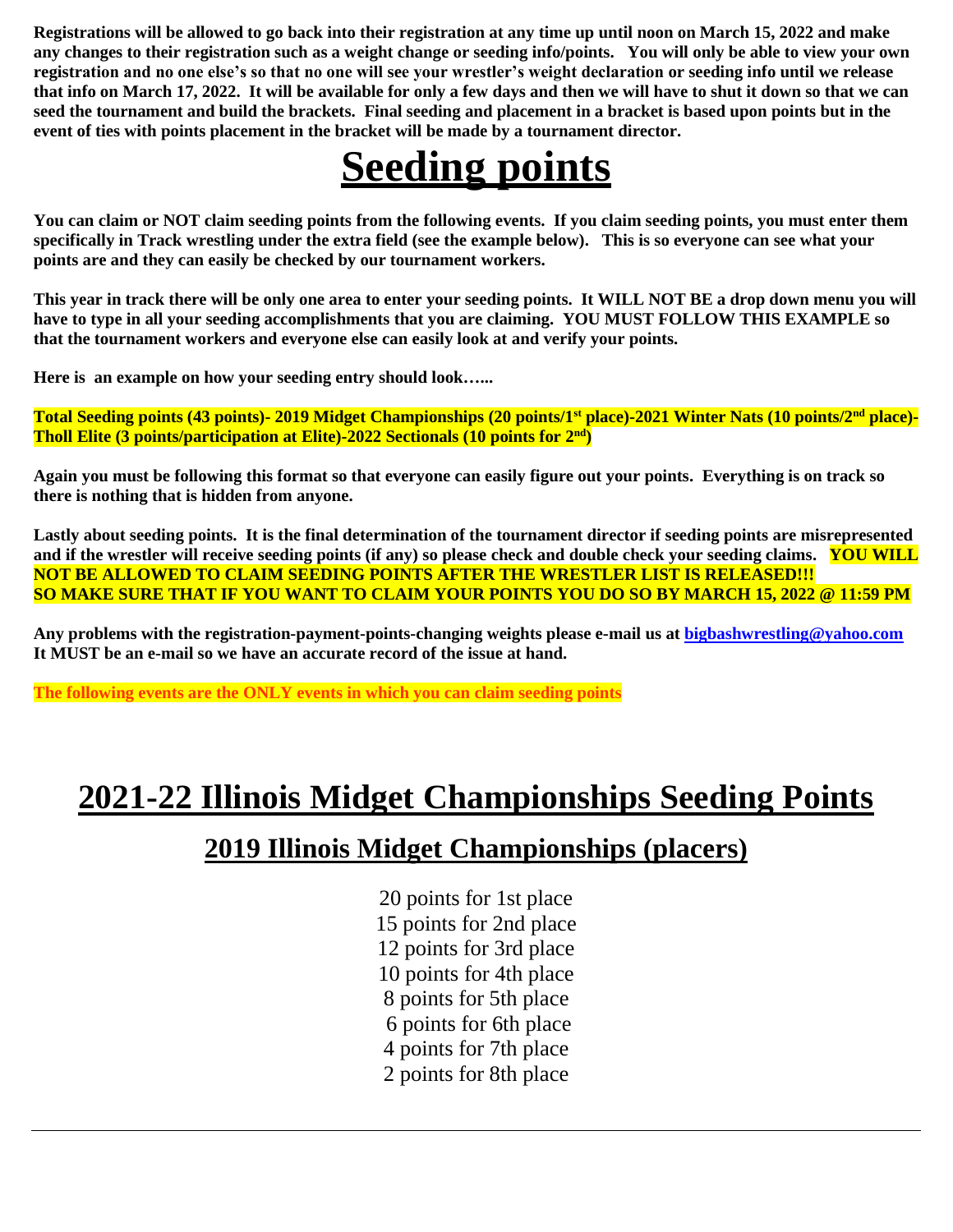## **2021 USAW Winter Nationals**

16 points for 1st place 12 points for 2nd place 9 points for 3rd place 5 points for 4th place

## **The Elites (Tholl-Midwest) Elite Division**

\_\_\_\_\_\_\_\_\_\_\_\_\_\_\_\_\_\_\_\_\_\_\_\_\_\_\_\_\_\_\_\_\_\_\_\_\_\_\_\_\_\_\_\_\_\_\_\_\_\_\_\_\_\_\_\_\_\_\_\_\_\_\_\_\_\_\_\_\_\_\_\_\_

(2 points for participation+ place points) 16 points for 1st place 12 points for 2nd place 9 points for 3rd place 5 points for 4th place

### **Open Division-(no participation points)**

10 points for 1st place 7 points for 2nd place 4 points for 3rd place

---------------------------------------------------------------------------------------------------------------------------------------

## **2022 Future Finalist Tournament**

### **Elite Division**

20 points for 1st place 15 points for 2nd place 10 points for 3rd place 5 points for 4th place

### **Open Division**

10 points for 1st place 7 points for 2nd place 4 points for 3rd place

### **2022 Jon Davis Kids Open**

**Girls & Intermediate Elite Division (ONLY)-9/10 year old wrestler CANNOT claim OPEN division points**

13 points for 1st place 10 points for 2nd place 7 points for 3rd place 4 points for 4th place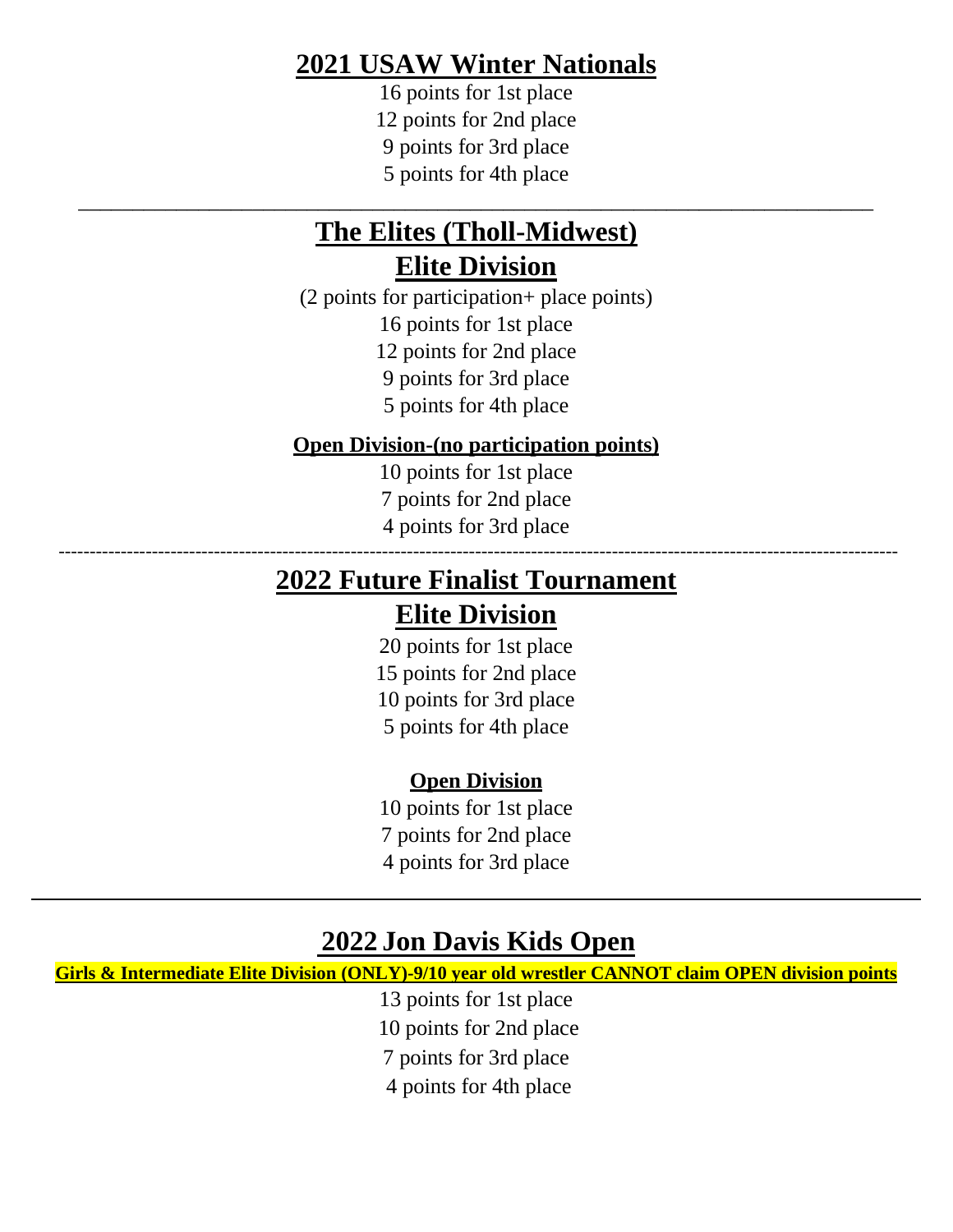### ----------------------------------------------------------------------------------------------------------------------------- **2022 Jon Davis Kids Open**

**OPEN division points for 6/7/8 year old wrestlers only**

10 points for 1st place

7 points for 2nd place

4 points for 3rd place

## ----------------------------------------------------------------------------------------------------------------------------

## **Sectionals Points for IKWF Midget (Intermediate) Division & IESA & 2022 Bantam Championships placers**

14 points for 1st place 10 points for 2nd place 7 points for 3rd place 4 points for 4th place

## **NO points for REGIONALS**

## **Instructions for weigh-ins and Schedule of Wrestling**

In order to make a smooth weigh-in process we are ASKING that NO PARENTS or COACHES accompany their wrestler into the "official" weigh-in area. 99.99% of the wrestlers make their declared weight. There is no moving up or down in the tournament based upon your official weight at weigh-ins. So you as a coach or parent already know what weight class your wrestler is entered at so then it is just a matter if he/she makes that weight at weigh-ins….it's that simple.

If a wrestler for some reason does not make weight he will not be allowed to leave the weigh-in area and a tournament worker will then go out and get that wrestlers COACH and coach only.

Again we are ASKING that you follow this simple request. The tournament director/workers will ask you to leave if you attempt to come in. If you choose to ignore this request then you are part of the problem and not part of the solution….enough said. If you continue to disregard this request coaches may be denied coaching privileges at this event.

## The official rules for weigh ins are as follows from the IKWF by-laws:

-Wrestlers are required to wear a competition singlet upon entering the weigh-in area. -Wrestlers are not allowed to leave the weigh-in area until weight has been made or not made.

-Wrestlers are allowed two consecutive attempts to make their designated weight. -If a wrestler does not make weight the first time, they will be brought to a designated second scale immediately for their second attempt. -If a wrestler does not make weight, they will be removed from the tournament.

Check scales may or may not be provided and are a courtesy and not a requirement for weigh-ins.

**Before they leave the scales the wrestlers will be given a wrestler pass so they can enter the arena of the day of the tournament and exchange that pass for an authentic wrestler pass. Each location will have a unique pass and marking so we will be able to determine (if need be) at what location you weighed in at.**

**Except at the Oak Forest and Midwest Battleground and Beat the Streets weigh-ins. There you will receive the actual wrestler pass.**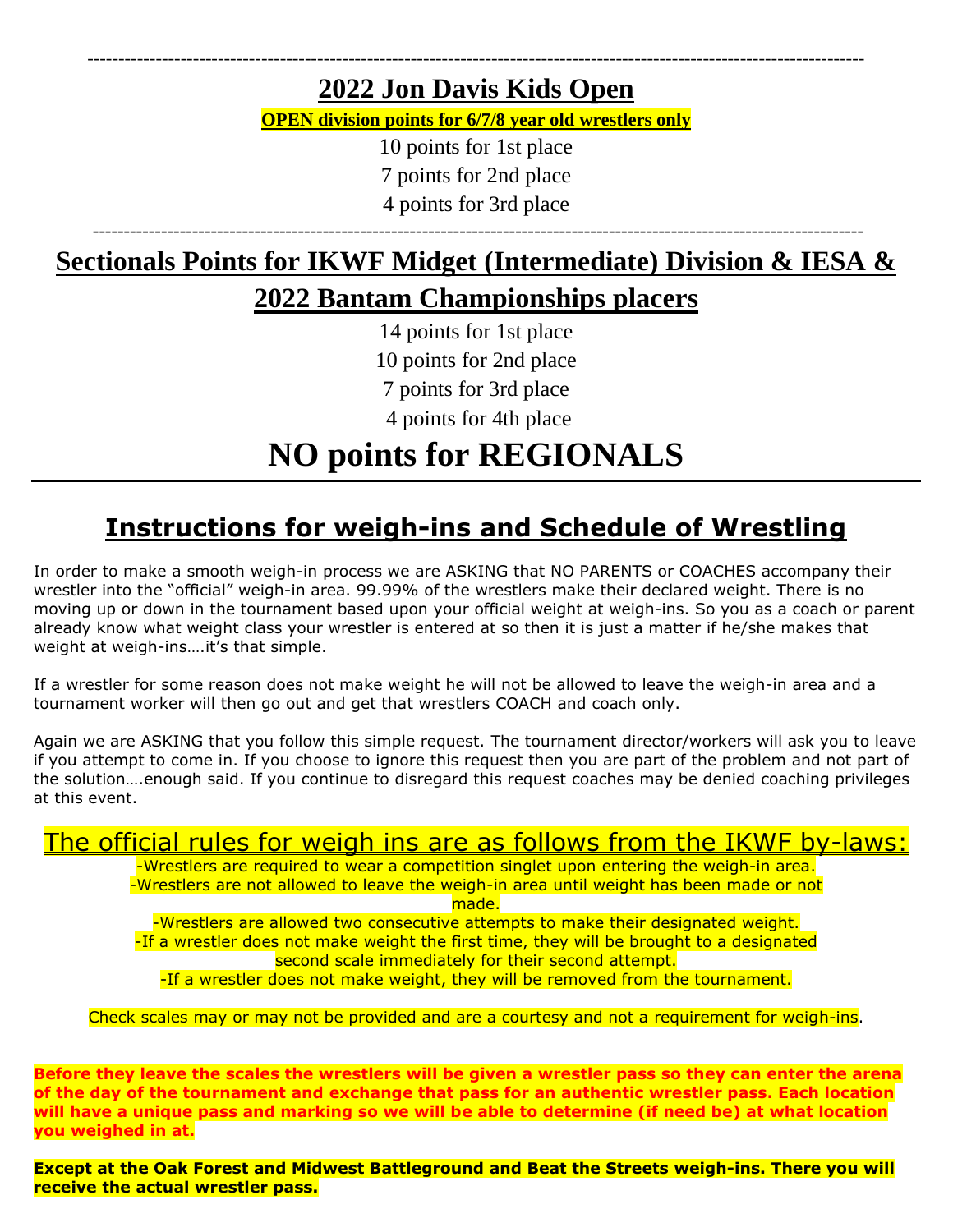Coach's bands will only be sold in Midwest Battleground on Friday night during weigh-ins and on Saturday morning near the ticket office at the Palmer arena from 7:00 am until 8:00 am. If you plan on buying a coach's band DO NOT purchase a ticket for entry into the arena. The coach's band gets you in the door and on the floor. If you come after 8:00 am on Saturday, you will have to buy a ticket and come to the head table and exchange it for a coach's band when you present your coach's card.

Anyone with a skin condition must have that IHSA skin form at all times during the tournament. An official may request to see it at mat side at any time during the tournament even if you passed weigh-ins

## **There are NO weigh ins on Saturday March 19, 2022 THE MAIN EVENT**

The main entrance in the front we **STRONGLY SUGGEST** that you purchase your tickets on Friday night at the and Midwest Battleground weigh in. Also, The Wintrust Arena will be open from 5-8 pm on Friday night March 18, 2022 selling admissions. All spectators will have to enter thru the front doors of the arena. There will be a separate entrance AT THE FRONT doors for coaches, wrestlers, banded spectators on Saturday morning.

All coaches and wrestlers will be able to enter thru the doors next to the ticket office with a pass or wristband. That location (door next to the ticket office) wrestlers from satellite locations (who have a temp wrestler pass) and coaches with proper credentials (USA card and photo ID) can come to this location and exchange temp passes for official passes and coaches can purchase coach's bands and sign in on the IKWF reporting sheet. This door will be open at 7 am on Saturday March 19, 2022. After 8 am coaches will need to purchase a 2 day pass and then come to the head table to swap it out for a coaches band to coach on the floor and gain admission into the arena.

**THERE IS NO PERSONALL SEATING ALLOWED AT THE WINTRUST SPORTS COMPLEX**

**THERE IS PORTABLE BLEACHERS AND INDIVIDUAL FOLDING CHAIRS FOR SEATING**

### **\*\*\*NO OUTSIDE FOOD OR DRINK ALLOWED IN THE ARENA\*\*\* \*\*\*WRESTLERS ARE ALLOWED WATER/GATORADE IN THEIR GEAR BAGS\*\*\* \*\*\*SPECTATORS MAY BRING IN (1) PERSONAL TRAVEL MUG WITH NO LOGOS/TEAMS ON IT\*\*\***

**\*\*\*THE ARENA RESERVES THE RIGHT TO REFUSE YOU ADMISSION TO THE FACILITY\*\*\***

### **Saturday Morning Day (1) Wrestling starts at 8:30 am and will start with 32 man & 16 man brackets & 6 man RR**

**Arena Doors open at 7:00 am**

**Day 1 (morning) Round 1**

16 Man WB-3<sup>rd</sup> Place 8: (Champ. Round 1) 32 Man WB-3<sup>rd</sup> Place 8 (USA): (Champ. Round 1) 6 Man Round Robin: (Round 1)

### **Day 1 (morning) Round 2**

16 Man WB-3<sup>rd</sup> Place 8: (Quarterfinal, Cons. Round 1) 32 Man WB-3<sup>rd</sup> Place 8 (USA): (Champ. Round 2, Cons. Round 1) 6 Man Round Robin: (Round 2) Match Ids 4-6